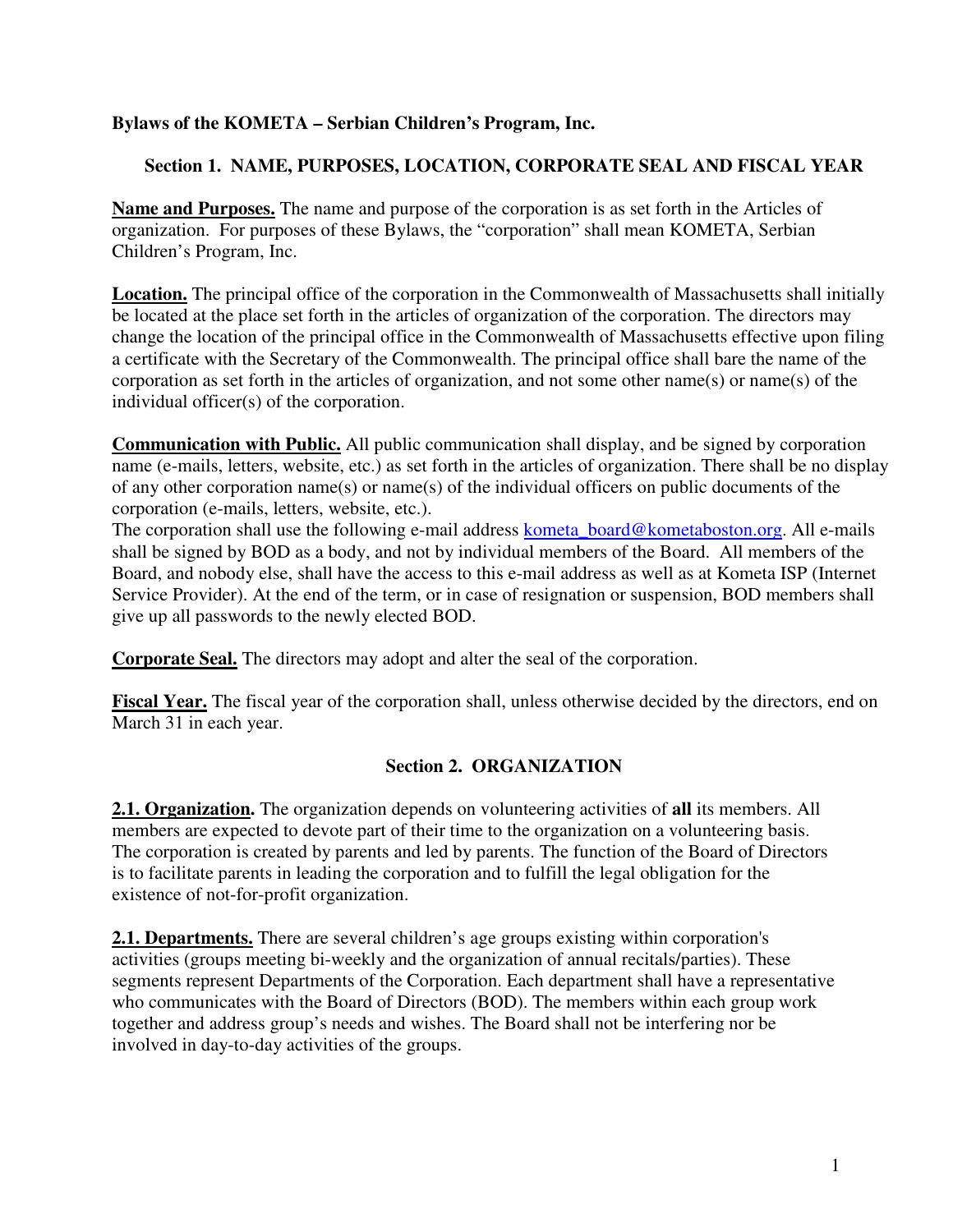#### **Section 3. MEMBERS**

**3.1 Definition.** The membership of the corporation shall consist of the families present during at least five (5) meetings in the previous school year, as well as the families present during at least five (5) meetings in the current school year. For the voting purposes, all voting shall be done by family as a unit. When voting is required, the list of families satisfying the above condition shall be published before each group meeting by the BOD.

**3.2 Powers.** The corporation is created by parents and led by parents (Members of the Corporation). As such, the parents shall have all powers of the corporation except those of BOD as specified in these bylaws. The powers of the members of the corporation shall be as follows:

(a) To legislate all matters concerning the organization and conduct of the corporation.

(b) To receive, approve, reject and decide upon reports and actions of the Board of Directors.

(c) To decide upon matters properly submitted to the Assembly for consideration. Such matters shall be as follows:

(1) Appeals, petitions and grievances relating to the business between the corporation and individual members.

(2) Those matters which are beneficial to the corporation's membership or are of general interest to our members and which are in harmony with the purpose and spirit of this bylaws.

(3) Submitted previously to the Board of Directors, by e-mail or by registered mail received at the place of business of the corporation, not later than fifteen (15) days prior to the opening of the Session.

(d) To elect from among its members, members of the Board of Directors, by secret ballot, provided that nominees for the Board of Directors shall be submitted in writing and signed by at least three (3) members in good standing at least five (5) days before the meeting.

(e) To remove the director, by secret ballot provided that the reason for removal is submitted in writing and signed by at least three (3) members in good standing at least five (5) days before the meeting.

**3.3 Annual Meetings.** The annual meeting of the members of the corporation shall be held in September of each year at any public place (churches, libraries, etc.). If the annual meeting is not held as herein provided, a special meeting of the members may be held in place thereof with the same force and effect as the annual meeting, and in such case all references in these by-laws, except in this Section 3.3, to the annual meeting of the members shall be deemed to refer to such special meeting. Any such special meeting shall be called and notice shall be given as provided in Sections 3.5 and 3.6

**3.4 Regular Meetings.** Regular meetings of the members shall be called by the BOD every other month**.**  Obligatory regular meeting of all members shall be called at the end of the school year, in the first week of June. This meeting serves as preparatory meeting for a new school year beginning in September. There shall be no voting at this meeting.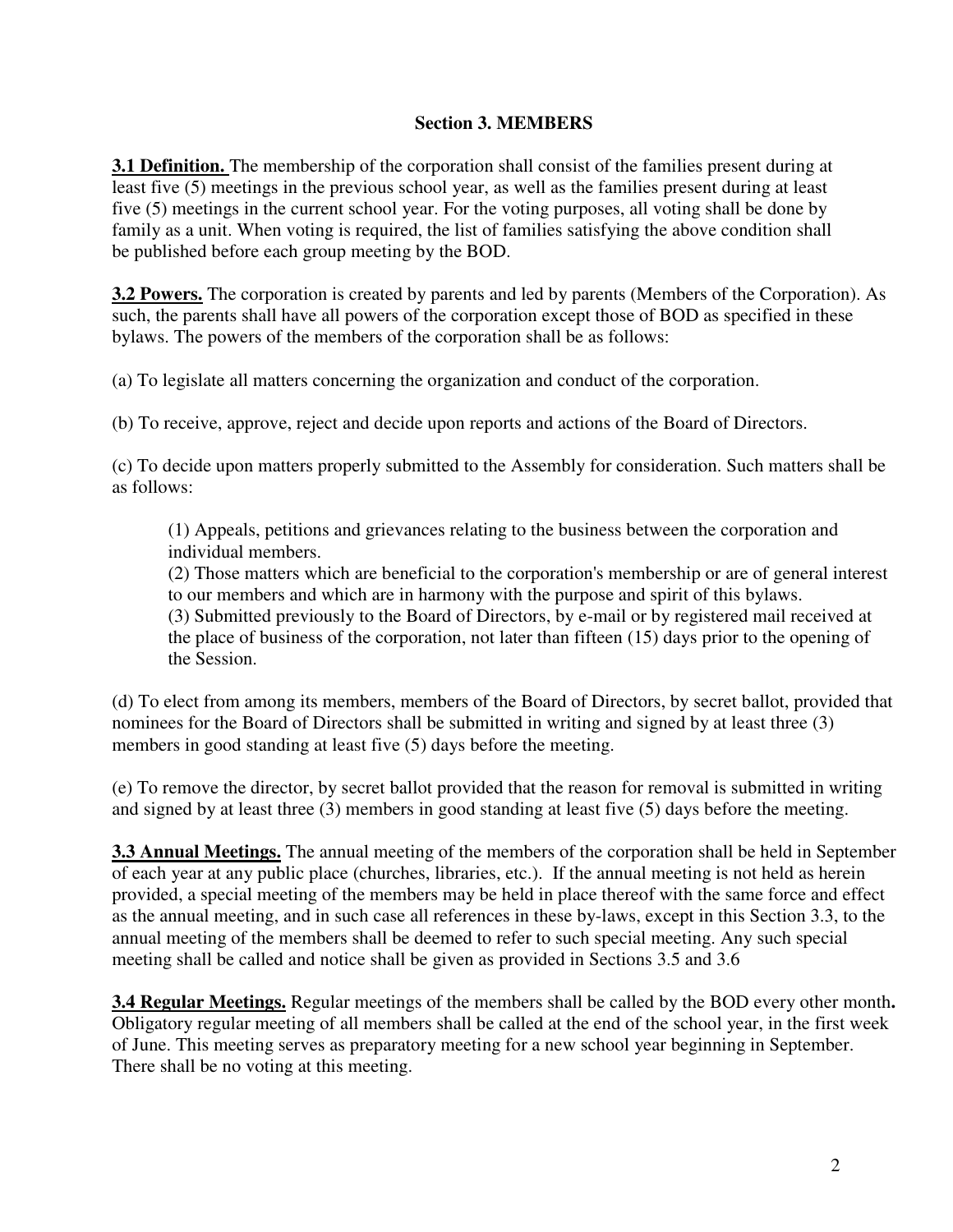**3.5 Special Meetings.** Special meetings of the members shall be called by the BOD upon the written request of five or more members of the corporation.

# **3.6 Notice of meetings.**

(a) Notice of the annual meeting or of any regular meetings shall be sent via electronic mail to all members not less than two (2) weeks prior to the day thereof. Such notice shall contain a description of the general nature of the business to be transacted with specified agenda for that meeting. Notice of any change of the date fixed in these by-laws for the annual meeting shall be given in accordance with this section to all members at least two (2) weeks prior to the new date fixed for such meeting.

(b) Notice of any special meetings shall be given to all members by electronic mail at least four (4) days prior to the meeting with specified agenda. Notice of any change of the date fixed in these by-laws for the special meeting shall be given in accordance with this section to all members at least four (4) days prior to the new date fixed for such meeting.

**3.7 Quorum.** Quorum shall consist of at least 1/2 plus 1 of all the members in good standing, except when deciding on matters where a 3/4 majority of all the members is required, in which case 3/4 plus 1 of all members in good standing shall constitute a quorum. If there is no Quorum, the meeting shall be adjourned, and the new meeting shall be scheduled in at most two (2) weeks timeframe. This procedure shall be followed as many times as necessary every two (2) weeks until there is a Quorum.

**3.8 Action by Vote.** Each family shall have one vote. When a quorum is present at any meeting, voting shall be:

(a) Unless provided otherwise, by majority vote.

(b) Unless provided otherwise, by a show of hands except when 1/3 of the members present shall request a secret ballot.

(c) By a secret ballot when electing or removing members of the Board of Directors.

(d) By a 3/4 majority vote of all members in good standing, and by a secret ballot, when amending the articles of incorporation and bylaws, as provided elsewhere in these by-laws.

## **3.9. The Order of Business.** Any Regular and Special Meeting shall:

(a) Be prepared by the Board of Directors with specified agenda and included in the Notice.

(b) Include the following:

(1) Opening of the Session by the representative of the Board of Directors

(2) Verify Quorum. Certification by the Secretary of the good standing of the members present. (3) The Chairperson shall count separately both the number of proxies and the number of members present at the meeting. Record both numbers in the meeting minutes. Proxies shall count toward the quorum as they were present at the meeting.

(4) Appoint of Session Chairman, Vice-Chairmen and Secretary

(5) Approval of the Order of Business for the Session

(6) Report of the Board of Directors by the BOD representative.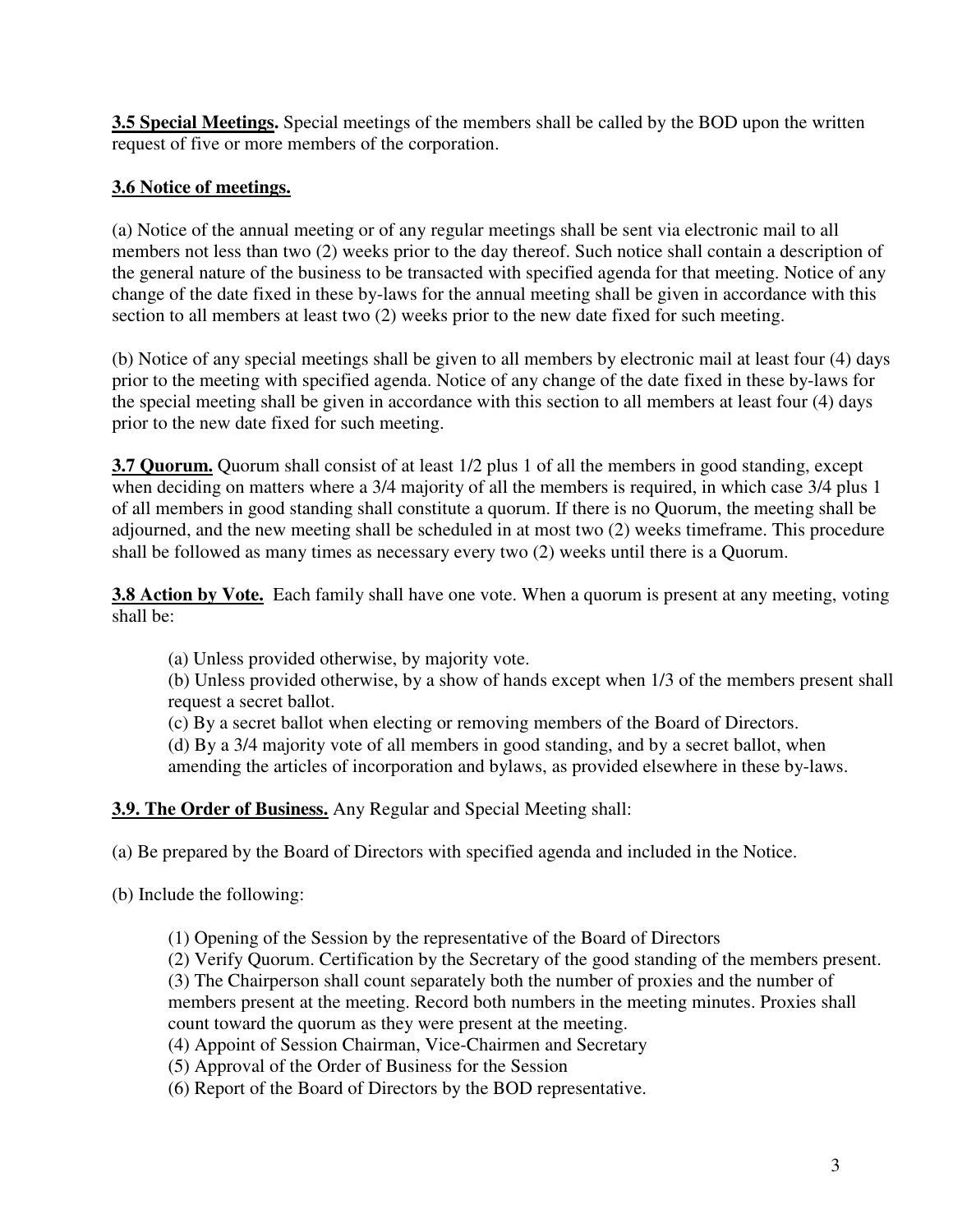- (7) Financial report
- (8) Other Business
- (9) Retirement of old Board of Directors and Election of the new Board
- (10) Selection of the date, time and site for next Regular Session
- (11) Closing of the Session
- (12) Meeting minutes distributed to all members

**3.10. Meeting Minutes.** Meeting minutes shall be as accurate as possible, and shall record the exact wording (to the extent possible) of all members that participated in the discussion. There shall be no free interpretation of the discussion. Meeting minutes shall be sent to all members within one (1) week from the date the meeting was held. Every participant in the discussion, quoted in meeting minutes, shall have the right to correct the wording in the minutes within five (5) business days from the date of publishing. Complaint with corrections shall be sent to the Board.

**3.11 Action by Writing.** There shall be no Action by Writing. Any action required or permitted to be taken at any meeting of the members shall not be taken without a meeting even if all members entitled to vote on the matter consent to the action in writing and the written consents are filed with the records of the meetings of the members. Such consents shall not be treated for all purposes as a vote at a meeting.

**3.12 Proxies.** Members may vote either in person or by written proxy dated not more than three (3) months before the meeting named therein, which proxies shall be filed before being voted with the BOD. Such proxies shall entitle the holders thereof to vote at any adjournment of the meeting, but the proxy shall terminate after the final adjournment of such meeting. Proxies shall record their votes in the e-mail or in the written document signed by Proxy. The vote shall be stored in an envelope, and read by the chairperson during each vote. Proxies shall provide their votes for each voting question separately.

**3.12 Compensation.** The operation of the corporation depends on voluntary activity. As such, all members, except when acting as teachers, shall be precluded from serving the corporation in any other capacity and receiving compensation for any such services. A fixed sum of expenses for the time spent while working with children shall be provided to teachers only.

## **3.14. Internet Forum**

a) The internet forum shall be used as a source of free flow of information and discussion among the members, but without any obligation for making any decision. There shall be no censorship of the discussion. The forums are self-regulatory by the members of the corporation.

b) Two (2) members of the Board, elected by the Board, administrate Internet Forum. With election of new administrators, previous administrators shall give up password to new elected administrators in good fate.

c) Administrators of Internet Forum (two members of the Board) shall not have the right to exclude any member from the use of Internet Forum. In the case of intentional and constant abuse of Internet Forum by any member, at the request of minimum ten (10) families in good standing, only Board may exclude a member from the use of Internet Forum.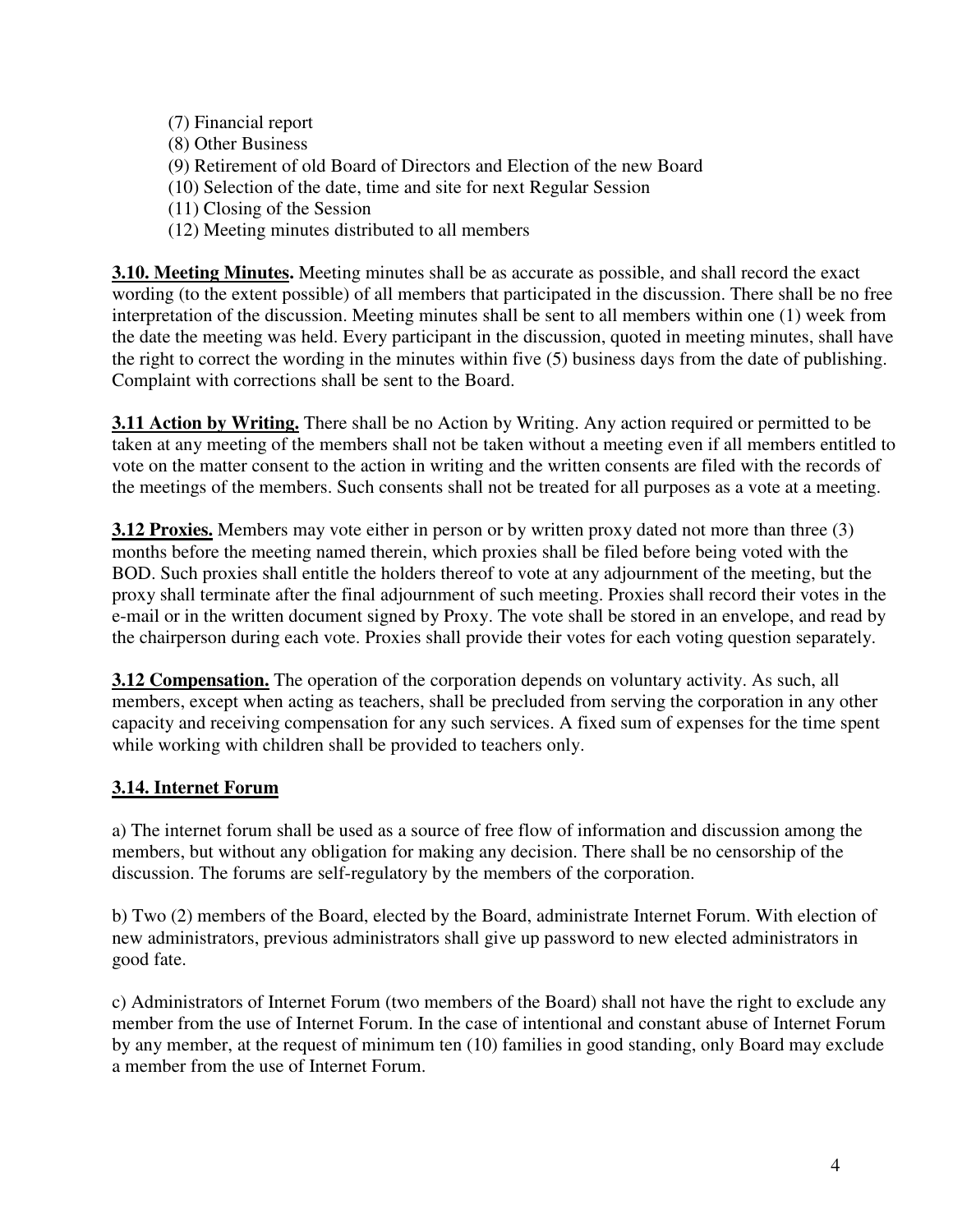d) The polls within the forums shall be used for information purposes only without any obligation for making the decisions. The polls shall only be posted by the Board and at the request of at least five (5) members of the corporation. Voting through the polls shall be anonymous. The vote identity shall be checked and confirmed by at least two (2) members of the Board independently to make sure that the proper voting procedure is followed i.e. one vote per family and voting of only the members in good standing. After the poll is closed, the Board shall send an e-mail to all members to let the members know that the Board has checked and confirmed the validity of the votes.

### **Section 4. SPONSORS, BENEFACTORS, CONTRIBUTORS, ADVISORS, FRIENDS OF THE CORPORATION**

The members may designate certain persons or groups of persons as sponsors, benefactors, contributors, advisers or friends of the corporation or such other title as they deem appropriate. Such persons shall serve in an honorary capacity and shall in such capacity have no right to notice of or to vote at any meeting, shall not be considered for purposes of establishing a quorum, and shall have no other rights or responsibilities. The persons or group of persons that provide the donations to the corporation, but are not the part of the corporation, shall automatically obtain the status of the "friends of the corporation".

### **Section 5. BOARD OF DIRECTORS**

**5.1 Number and Election.** The Board of Directors shall consist of five (5) members. The members are the four (4) officers of the corporation and one (1) member with coordinating responsibilities for the total of five (5) members.

a) The elected director can only serve in the function that he/she has been elected for. For example, an individual director who is elected Treasurer can not "trade-in" his/ her position for another director's position (for example Coordinator or Clerk).

b) The procedure for election of BOD shall be as follows:

1. The list of nominees shall be submitted to the Board of Directors in writing and signed by at least three (3) members in good standing at least five (5) days before the meeting as per section 3.2 (d). Board collects the names of the candidates for each director's position, and makes following five (5) lists of candidates:

- The list of the candidates for the President
- The list of the candidates for the Vice President
- The list of the candidates for the Treasurer
- The list of the candidates for the Clerk
- The list of the candidates for the Coordinator

2. The Board shall submit the above five (5) lists of candidates (one for each position) to all members of the organization, at least three (3) days before the meeting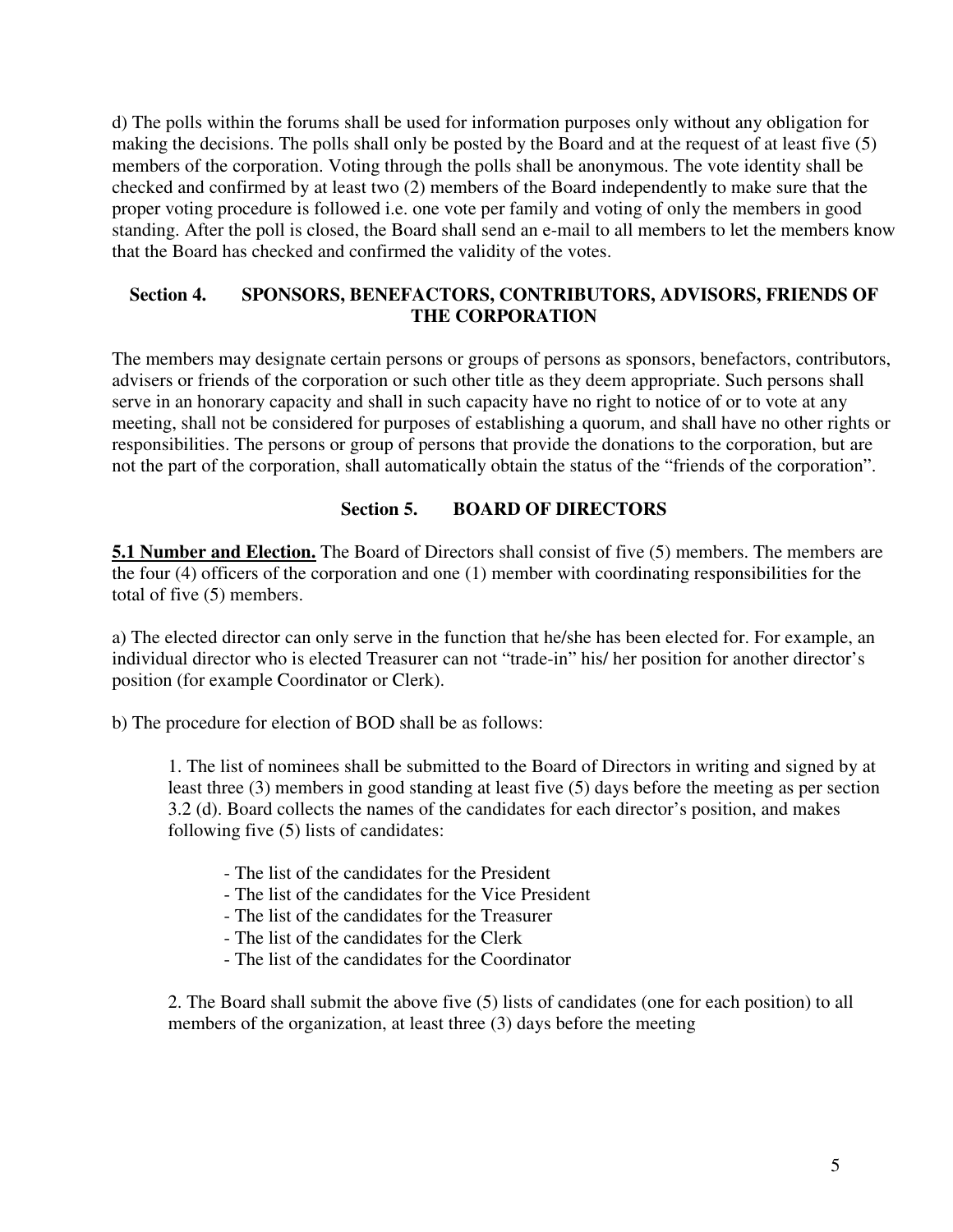3. One (1) member can be a candidate for only one (1) function (president, vice president, treasurer, clerk or coordinator). For example, the candidate for the President that has not been elected for the President can not be a candidate for the Vice President or Treasurer.

4. The members shall vote only for one (1) candidate from each list per voting session, and by a secret ballot per section 3.8 (c).

5. The candidate with the least votes from each list is removed from the list. The voting continues until only one (1) candidate is left on each list. The final vote shall decide on the candidate's election to the BOD provided that his/her election is supported by majority of the votes (1/2 plus 1 of the Quorum).

**5.2 Tenure.** Each director shall hold office until the next annual meeting of members and until his successor is elected, or until sooner is removed or becomes disqualified. The director can serve maximum of two (2) years in a row. After two consecutive years of service, the director can not be elected for a third term in any capacity, even in another director's position within BOD. Only after at least one (1) year of abstinence, director may serve for another two (2) years.

**5.3 Powers.** The corporation is created by parents and led by parents. The function of the Board of Directors is to facilitate parents in leading the corporation, and to fulfill the legal obligation for the existence of not-for-profit organization. These affairs of the corporation shall be managed by the directors who shall have and may exercise all the powers of the corporation, except those powers reserved to the members by law, the articles of corporation or these by-laws. At the end of the term, BOD gives up all powers including all passwords and check signing authority to the newly elected BOD.

**5.4 Suspension or Removal.** A director may be removed by a majority vote of four (4) Directors whenever in the Board of Director's judgment the best interests of the corporation would be served thereby. A director may also be suspended or removed by vote of a majority of members. In both cases the voting shall be done by a secret ballot per section 3.8 (c). The voting shall be done for/against removal of the individual director, and not for all members of the Board as a body. The director in question shall be excluded to vote. The removed director shall give up all passwords and signing authority.

**5.5 Resignation**. A director resigns by delivering his resignation to the members or directors either by email or in writing or verbally at the meeting and recorded in the meeting minutes. Such resignation shall be effective immediately and acceptance thereof shall not be necessary to make it effective. The resigned director shall give up all passwords and signing authority.

A resigned director shall not be considered a member of the BOD in any capacity. For example, an individual who resigned as a Treasurer can not "trade-in" his/ her resigned position for another director's position (for example Coordinator or Clerk).

**5.6 Vacancies.** Any vacancies may be filled at any meeting of the Board of Directors. A vacancy because of resignation, removal, disqualification or otherwise, may be filled by the Board of Directors for the unexpired portion of the term. In this case, BOD may opt to elect the same person for two or more director's positions. If that is the case, the director shall have two or more votes as if there are two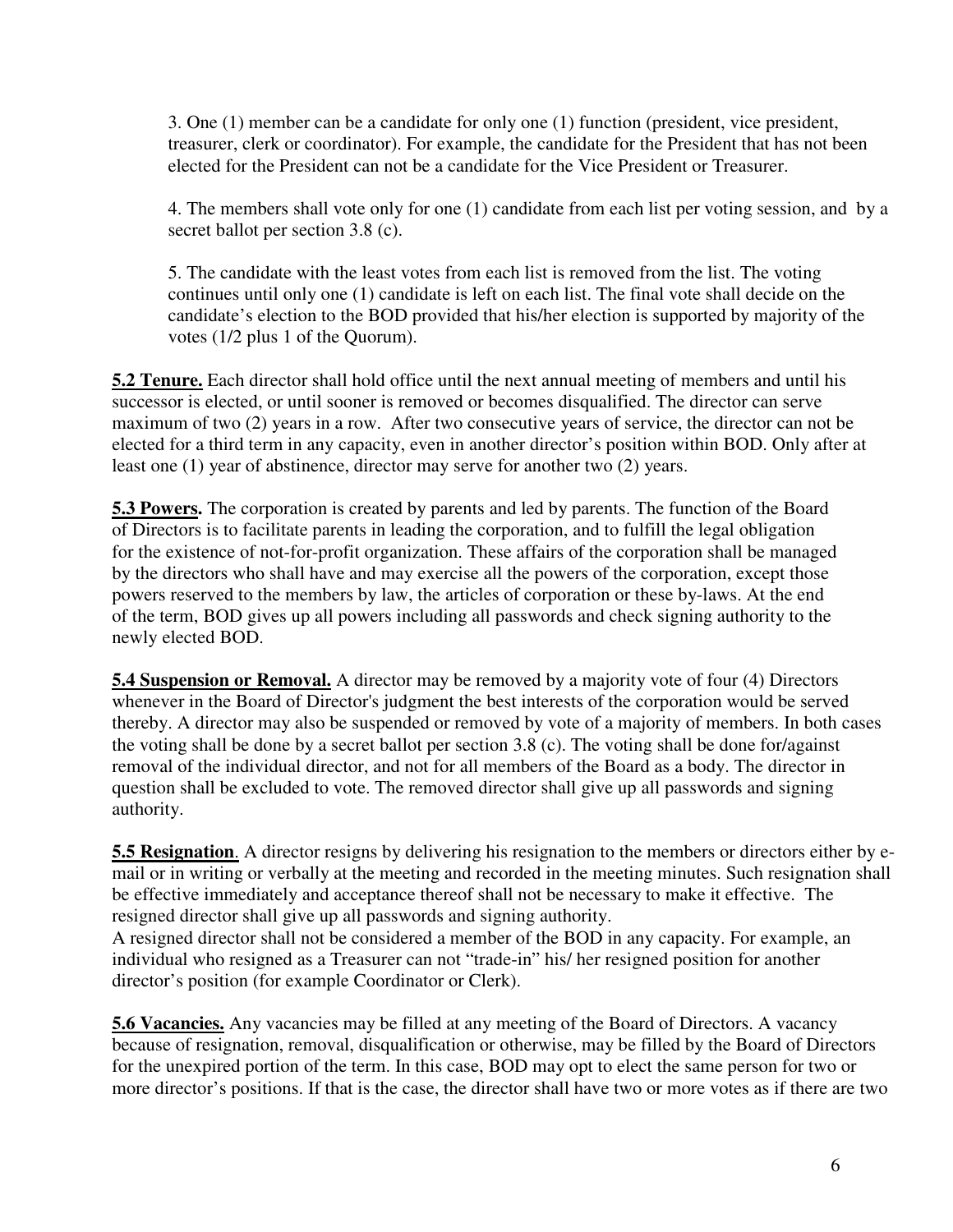or more directors.

**5.7 Regular Meetings.** Regular meetings of the directors shall be held once every month during the school year, and at any public place (churches, libraries, etc.). Members of the Board of Directors must attend at least 2/3 of the regular meetings annually. Members of the Board of Directors that do not attend at least 2/3 meetings annually shall be automatically removed from the Board.

**5.8 Special Meetings.** Special meetings of the directors shall be at any public place (churches, libraries, etc.), but only when called by at least four (4) directors.

### **5.9 Notice of meetings**

(a) Regular Meetings. At least two (2) weeks notice of the time and place of regular meetings of the directors shall be given to each director. Such notice must specify the purpose of the meeting including meeting agenda.

(b) Special Meetings. At least four (4) days notice of the time and place of special meetings of the directors shall be given to each director. Such notice must specify the purpose of the meeting including meeting agenda.

### **5.10 Order of Business.**

Any regular and special meeting shall:

- (a) Be prepared by the Board of Directors and included in the Notice;
- (b) Include the following:
	- (1) Meeting Agenda
	- (2) Verify Quorum. Certification by the Secretary of the good standing of the officers present.
	- (3) Election of Session Chairman
	- (4) Approval of the Order of Business for the Session
	- (5) Financial report
	- (6) Other Business
	- (7) Selection of the date, time and site for next Regular Session
	- (8) Closing of the Session
	- (9) Meeting minutes distributed to all members

## **5.12 Meeting Minutes**.

(a) Detailed Meeting Minutes shall be as accurate as possible, and shall record the exact wording (to the extent possible) of all Board members that participated in the discussion. There shall be no free interpretation of the discussion. Detailed meeting minutes shall be put on file accessible to Board members only within one (1) week from the date the meeting was held. The detailed minutes shall be accessible to any member of the corporation at the request of at least three (3) members in good standing.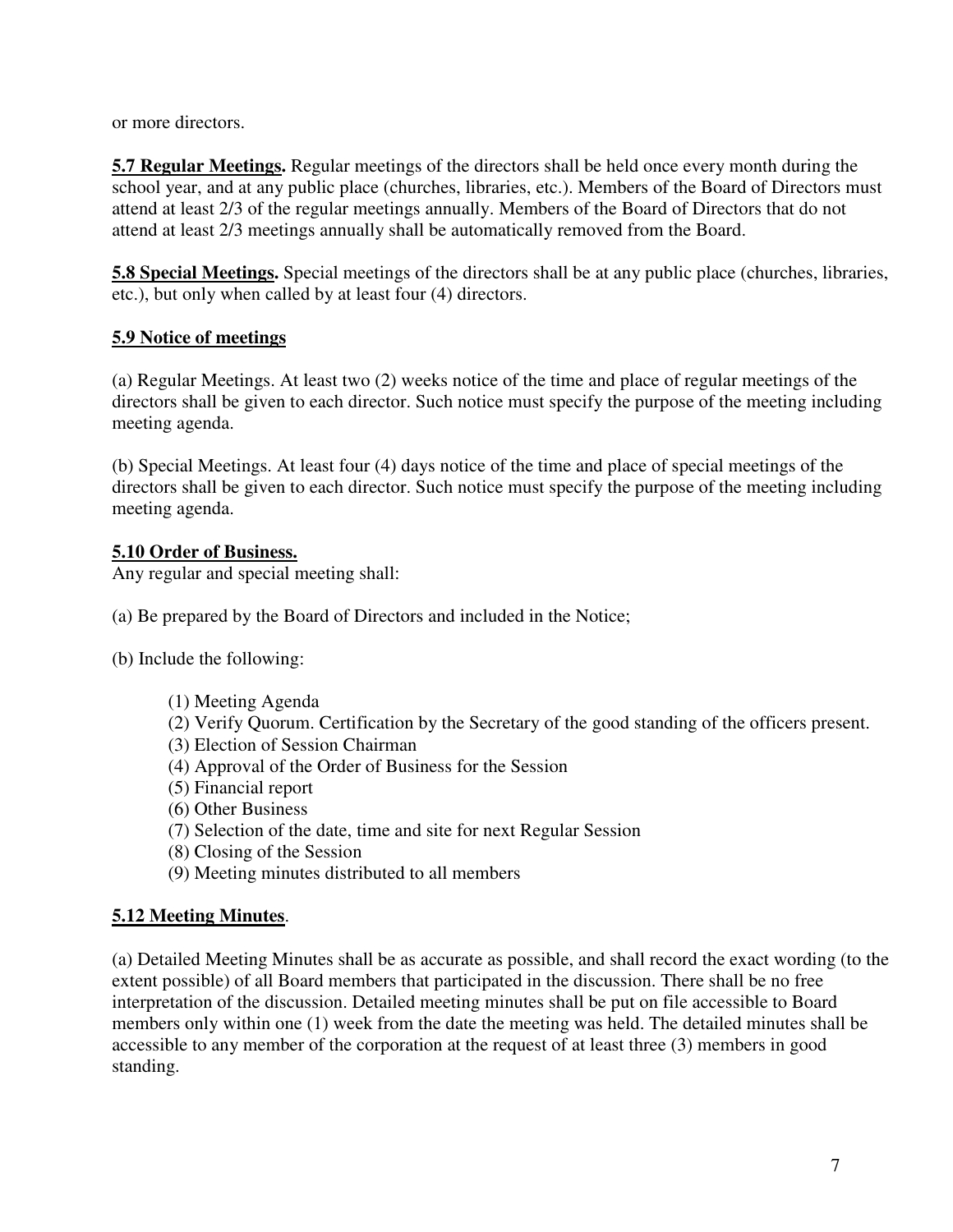(b) Abbreviated Meeting Minutes shall include all relevant discussion and decisions of the Board. Abbreviated meeting minutes shall be sent to all members within one (1) week from the date the meeting was held.

**5.13 Meetings by Conference, Telephone or Similar Equipment.** Members of the Board of Directors or any committee designated by such Board may participate in a regular or special meeting of such Board or committee by means of conference, telephone or similar communications equipment by means of which all persons participating in the meeting can simultaneously hear each other during the meeting. A director participating in a meeting pursuant to this Section is deemed to be present in person at the meeting.

**5.14 Quorum.** At any meeting of the directors a minimum of four (4) out of five (5) directors shall constitute a quorum. If the quorum is not present, another meeting must be scheduled in at most two (2) weeks timeframe. This procedure shall be followed as many times as necessary every two (2) weeks until there is a Quorum.

**5.15 Action by Vote**. When a quorum is present at any meeting, minimum of four (4) directors in the Board of five (5) shall decide any question.

**5.16 Action by Writing.** There shall be no Action by Writing. Any action required or permitted to be taken at any meeting of the directors shall not be taken without a meeting even if all directors consent to the action in writing and the written consents are filed with the records of the meeting of the directors. Such consents shall not be treated as a vote at a meeting.

**5.17 Compensation.** Directors shall be precluded from receiving compensation for serving the corporation in any capacity, except for services provided as teachers.

## **Section 6. OFFICERS**

**6.1 Officers.** The officers of the corporation shall consist of a President, a Vice-president, a Treasurer, a Clerk and one (1) Coordinator of the Departments for the total of five (5) board members. The Clerk shall be a resident of Massachusetts unless the corporation shall appoint a resident agent for the service of process in the manner prescribed by law.

**6.2 Election.** The president, vice-president, treasurer, clerk, and coordinator shall be elected annually at the annul meeting of the members.

**6.3 Tenure.** The president, vice-president, treasurer, clerk and coordinator shall each hold office until the next annual meeting of the members following his or her election and until his or her successor is chosen and elected.

**6.4 President and Vice Presidents.** The president and the vice president shall be the chief executive officers of the corporation and, subject to the control of the directors, shall have general charge and supervision of the affairs of the corporation. The president shall preside at all meetings of the members and of the directors, except as the members or directors otherwise determine. The vice president shall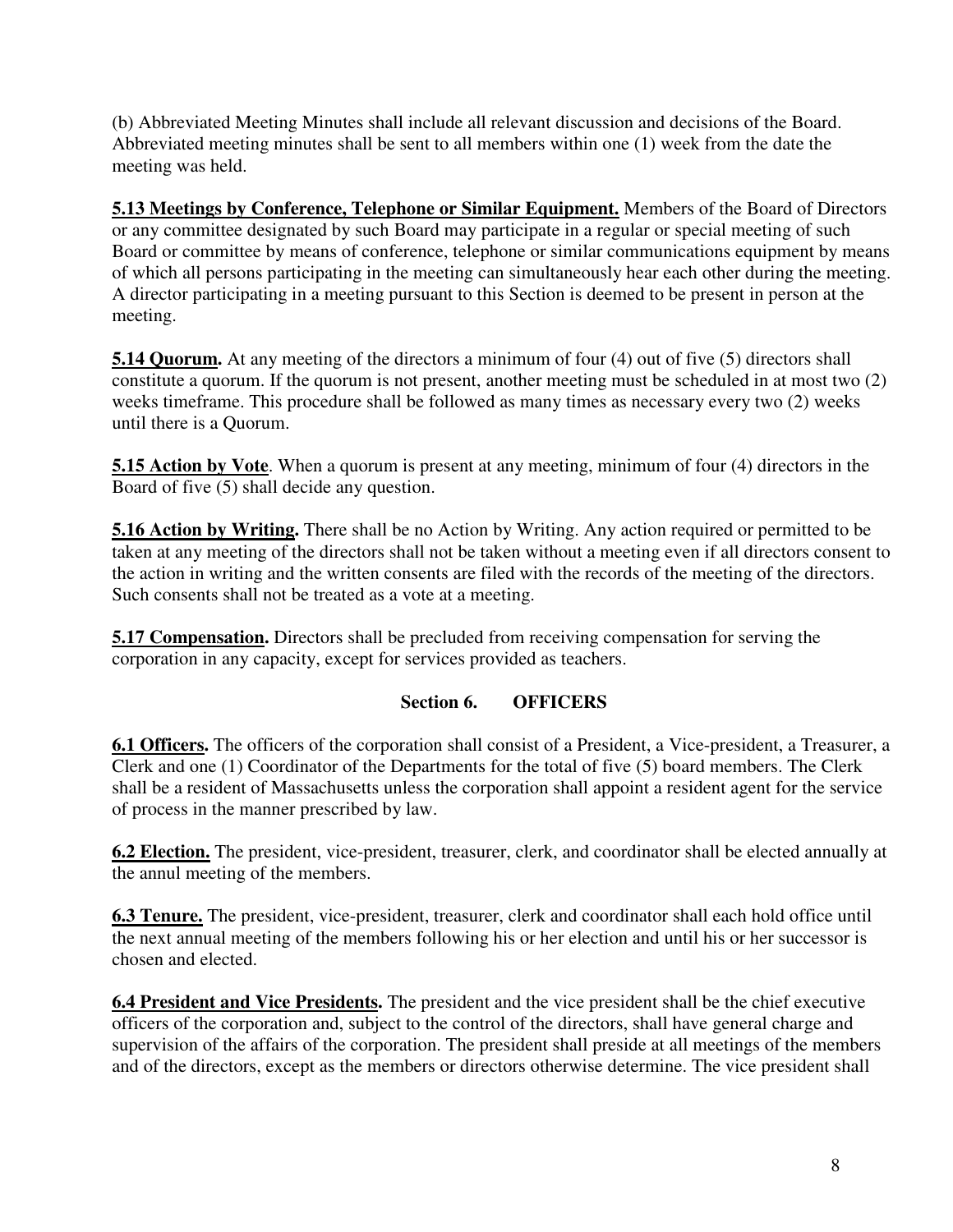have and may exercise all the powers and duties of the president during the absence of the president or in the event of his inability to act for the duration of the term.

**6.5 Treasurer.** The treasurer shall be the chief financial officer and the chief accounting officer of the corporation. He shall have charge and custody of and be responsible for all funds and securities of the corporation; receive and give receipts for moneys due and payable to the corporation from any sources whatsoever, and deposit all such moneys in the name of the corporation in such banks, trust companies or other depositories as shall be selected in accordance with the provisions of these by-laws; and in general perform all the duties incident to the office of treasurer. He shall also be in charge of its books of account and accounting records, and of its accounting procedures.

**6.6 Clerk.** The clerk shall record and maintain records of all proceedings of the members and directors in a book or series of books kept for that purpose, which book or books shall be kept within the Commonwealth at the principal office of the corporation or at the office of its clerk and shall be open at all reasonable times to the inspection of any member. Such book or books shall also contain records of all meetings of incorporators and the original, or attested copies, of the articles of corporation and bylaws and names of all directors and the address of each. If the clerk is absent from any meeting of members or directors, a temporary clerk chosen at the meeting shall exercise the duties of the clerk at the meeting.

# **6.7 Coordinator of the Departments.**

(a) Duties. The coordinator shall provide the Board with the regular status of the departments (i.e. groups) within the corporation. For every Board meeting, the coordinator shall collect the written report from the teachers on the department needs (financial needs, space needs, etc.), which he/she will present to the Board.

(b) Exclusions.

- 1. The coordinator shall not be interfering nor be involved in day-to-day activities of the departments. The members (parents) within each department work together with teachers and address group's needs and wishes. Teachers in coordination with parents shall have sole responsibility to create department's agenda and to maintain the highest standards of teaching profession. All shall be done in such manner to fulfill educational and cultural mission of organization.
- 2. The financing and allocation of funds for the departments shall not be the sole responsibility of the coordinator, but the responsibility of the Board as a whole who works together with parents and teachers to address group's needs.

## **6.8. Executive function.**

(a) The corporation shall not have an executive function (executive director, director, executive manager, manager, etc.). The corporation is created by parents and led by parents on volunteer basis.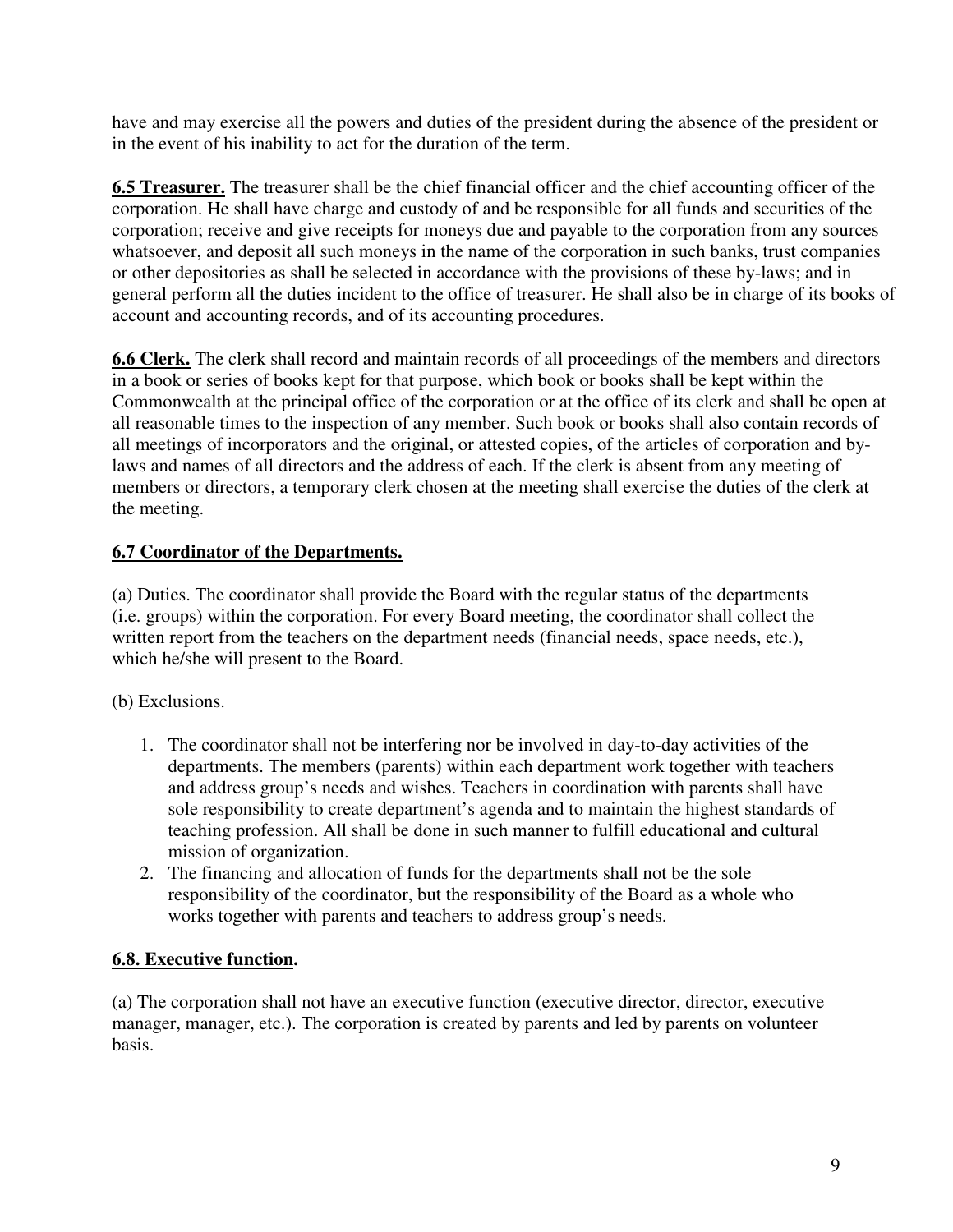(b) The corporation depends on volunteering activities of all its members. All members are expected to devote part of their time to the corporation on a volunteering basis. The Board of Directors is to fulfill the legal obligation for the existence of not-for-profit organization.

#### **Section 8. EXECUTION OF PAPERS**

All deeds, leases, transfers, contracts, bonds, notes, drafts and other obligations made, accepted or endorsed by the corporation shall be signed by the president or a vice president and treasurer.

Any recordable instrument purporting to affect an interest in real estate, executed in the name of the corporation by two of its officers, of whom one is the president or a vice president and the other is the treasurer, shall be binding on the corporation in favor of a purchaser or other person relying in good faith on such instrument notwithstanding any inconsistent provisions of the articles of corporation, bylaws, resolutions or votes of the corporation.

### **Section 9. PERSONAL LIABILITY**

The members and BOD of the corporation shall not be personally liable for any debt, liability or obligation of the corporation. All persons, corporations or other entities extending credit to, contracting with, or having any claim against, the corporation, may look only to the funds and property of the corporation for the payment of any such contract or claim, or for the payment of any debt, damages, judgment or decree, or of any money that may otherwise become due or payable to them from the corporation.

### **Section 10. INDEMNIFICATION OF OFFICERS**

The corporation shall, to the extent legally permissible, indemnify each person who may serve or who has served at any time as an officer of the corporation (collectively, 'Indemnified Officers' or individually, 'Indemnified Officer'), against all expenses and liabilities, including, without limitation, counsel fees, judgments, fines, excise taxes, penalties and settlement payments, reasonably incurred by or imposed upon such Indemnified Officer in connection with any threatened, pending or completed action, suit or proceeding whether civil, criminal, administrative or investigative (a 'proceeding') in which an Indemnified Officer may become involved by reason of serving or having served in such capacity (other than a proceeding voluntarily initiated by such Indemnified Officer unless the proceeding was authorized by BOD); provided that no indemnification shall be provided for any such Indemnified Officer with respect to any matter as to which the Indemnified Officer shall have been finally adjudicated in any proceeding not to have acted in good faith in the reasonable belief that such Indemnified Officer's action was in the best interests of the corporation and further provided that any compromise or settlement payment shall be approved by the corporation in the same manner as provided below for the authorization of indemnification.

Such indemnification may, to the extent authorized by the BOD of the corporation, include payment by the corporation of expenses incurred in defending a civil or criminal action or proceeding in advance of the final disposition of such action or proceeding, upon receipt of an undertaking by the person indemnified to repay such payment if such Indemnified Officer shall be not entitled to indemnification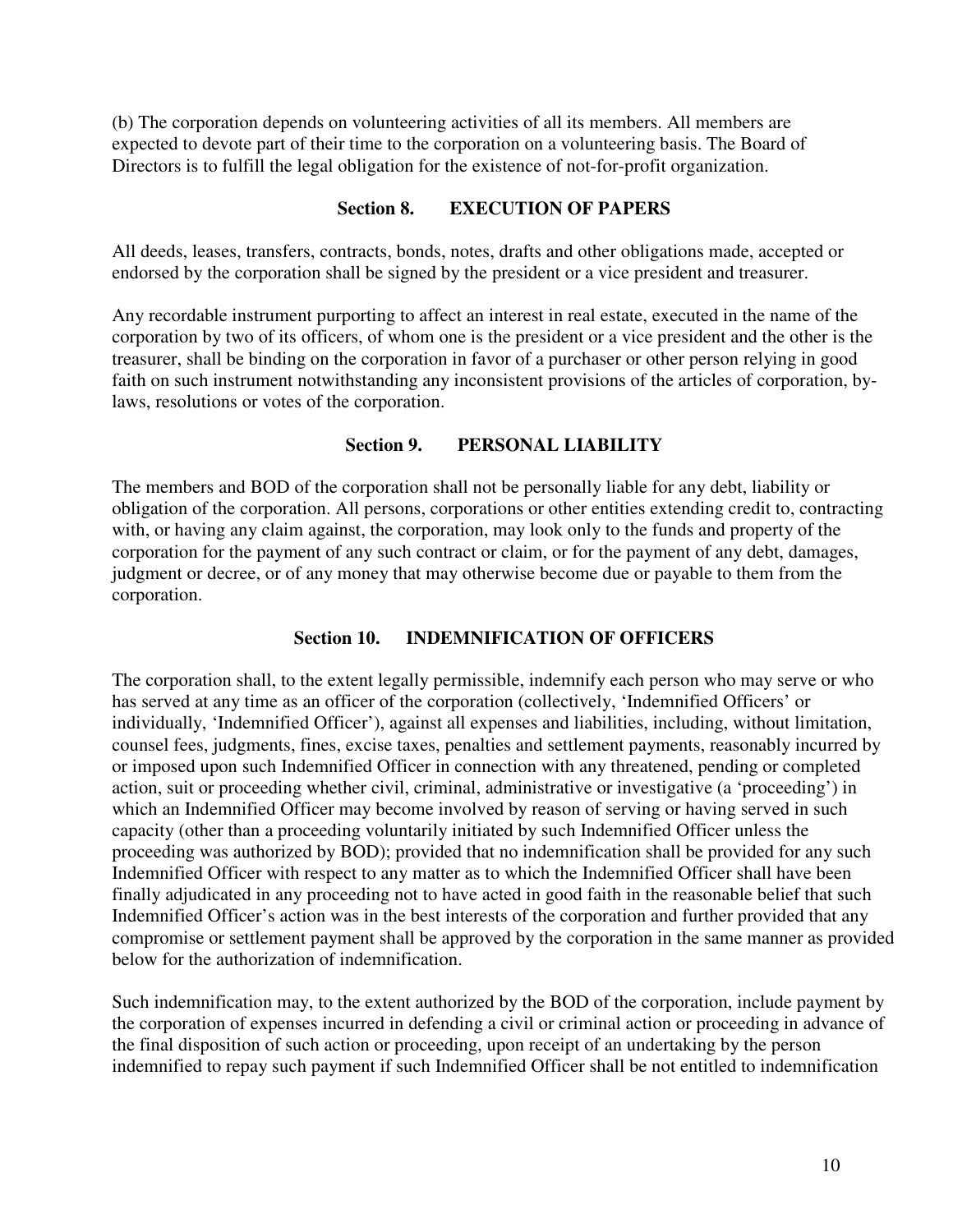under this paragraph, which undertaking may be accepted without regard to the financial ability of such Indemnified Officer to make repayment.

The payment of any indemnification or advance shall be conclusively deemed authorized by the corporation under this Article, and each officer of the corporation approving such payment shall be wholly protected, if the payment has been approved or ratified (1) by majority vote of a quorum of either (a) the members who are not at that time parties to the proceeding or (b) the directors who are not at that time parties to the proceeding or (2) by a majority vote of a committee of two or more directors who are not at that time parties to the proceeding and are selected for this purpose by the full board (in which selection directors who are parties may participate); or the action is taken in reliance upon the opinion of independent legal counsel (who may be counsel to the corporation) appointed for the purpose by vote of the directors in the manner specified in clauses (1) or (2) of subparagraph (I) or, if that manner is not possible, appointed by a majority of the full BOD then in office; or the directors have otherwise acted in accordance with the standard of conduct applied to directors under Chapter 180 of the Massachusetts General Laws, as amended; or a court having jurisdiction shall have approved the payment.

The indemnification provided hereunder shall inure to the benefit of the heirs, executors and administrators of any Indemnified Officer entitled to indemnification hereunder.

The right of indemnification under this Article shall be in addition to and not exclusive of all other rights to which any person may be entitled.

No amendment or repeal of the provision of this Article which adversely affects the right of an Indemnified Officer under this Article shall apply with respect to such Indemnified Officer's acts or omissions that occurred at any time prior to such amendment or repeal, unless such amendment or repeal was voted for by or was made with the written consent of such Indemnified Officer.

### **Section 11. NONDISCRIMINATORY POLICY**

KOMETA admits children of any race, color, national or ethnic origin to all rights, privileges, programs and activities generally accorded or made available to the children in the program. KOMETA does not discriminate on the basis of race, color, national or ethnic origin in administration of its program and policies.

## **Section 12. AMENDMENTS TO BYLAWS**

**12.1. Amendments to bylaws.** Bylaws may be altered only at the Regular member's Meeting by a 3/4 majority vote of all members of the corporation in good standing, by a secret ballot, provided that: (i) At least thirty (30) days' written notice is given to the members and to the BOD of intention to alter, amend or repeal and to adopt new bylaws at such Session.

(ii) At least four (4) of the Directors and at least 1/2 of all the members in good standing have signed such notice.

(iii) Such notice contains full and complete text of the new proposed bylaws.